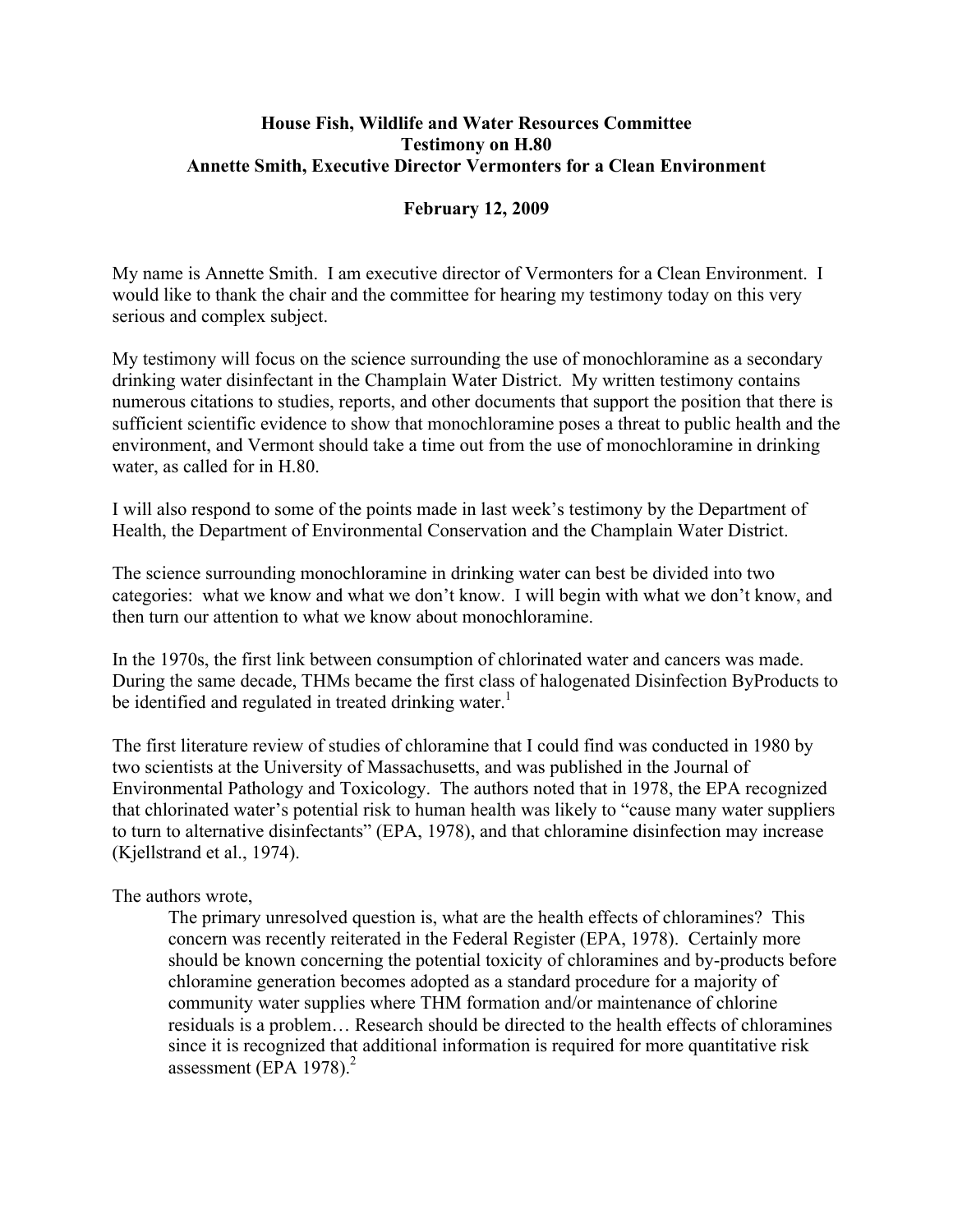There is no evidence that efforts were made to fill this data gap. The U.S. Environmental Protection Agency's Integrated Risk Information System (IRIS) for Monochloramine was last revised in 1994. At that time,

- there were no epidemiological studies of monochloramine itself;
- no data existed for Inhalation Exposure;
- monochloramine was not classifiable as to human carcinogenicity based on inadequate human data<sup>3</sup>

In 2006, twenty-six years after authors of that 1980 literature review recommended that research should be directed to the health effects of monochloramine, Art Jensen, general manager of the San Francisco Bay Area Water Supply and Conservation Agency, or BAWSCA, wrote to several key public health agencies, asking about past, future and ongoing studies on the epidemiological, dermatological and respiratory effects on humans of chloraminated water. His inquiry was in response to complaints about health effects after San Francisco-area systems changed from chlorine to chloramine for secondary disinfection in 2004. The responses were, according to the Jensen, not satisfactory and were, in some cases, "spurious." After contacting several agencies by phone later, he concluded that the agencies were unable to cite studies of human health impacts.<sup>4</sup>

In 2007, Congresswoman Anna Eshoo of California requested a literature review be done by the Congressional Research Service of human health studies for dermal, respiratory and gastrointestinal effects of monochloramine. No results have ever been disclosed, presumably because no studies were found.

On September 26, 2007, Lorraine Backer, PhD, MPH, from the National Center for Environmental Health, of the Centers for Disease Control and Prevention, was in Vermont on a fact-finding trip investigating health complaints after the CWD made the switch to chloramine. Dr. Backer said on Burlington's WCAX-TV, "In terms of the kinds of health effects that people are complaining about, there really haven't been any studies to really address that issue in a statistically significant way."<sup>5</sup>

The CDC's report about their trip to Vermont, released in January 2008 said, "Chloramine has been approved for use by the EPA; however, data gaps remain about the potential health effects of using chloramine for large scale water disinfection."6

In 2009, we still do not have what the EPA recognized in 1978 was needed: results of research directed to the health effects of monochloramine on humans. It is critical to note that not only does this mean that EPA approval was awarded without sufficient investigation, it also hampers the ability of health professionals to understand and analyze symptoms. Doctors will only make diagnoses with formal studies to support them. The absence of these studies means that doctors are unable to make diagnoses connecting rashes, breathing and gastrointestinal problems with monochloramine in tap water.

This does not mean that there are no studies on monochloramine. In fact, there are quite a few studies that, when taken together, point to the conclusion that monochloramine poses a risk to human health.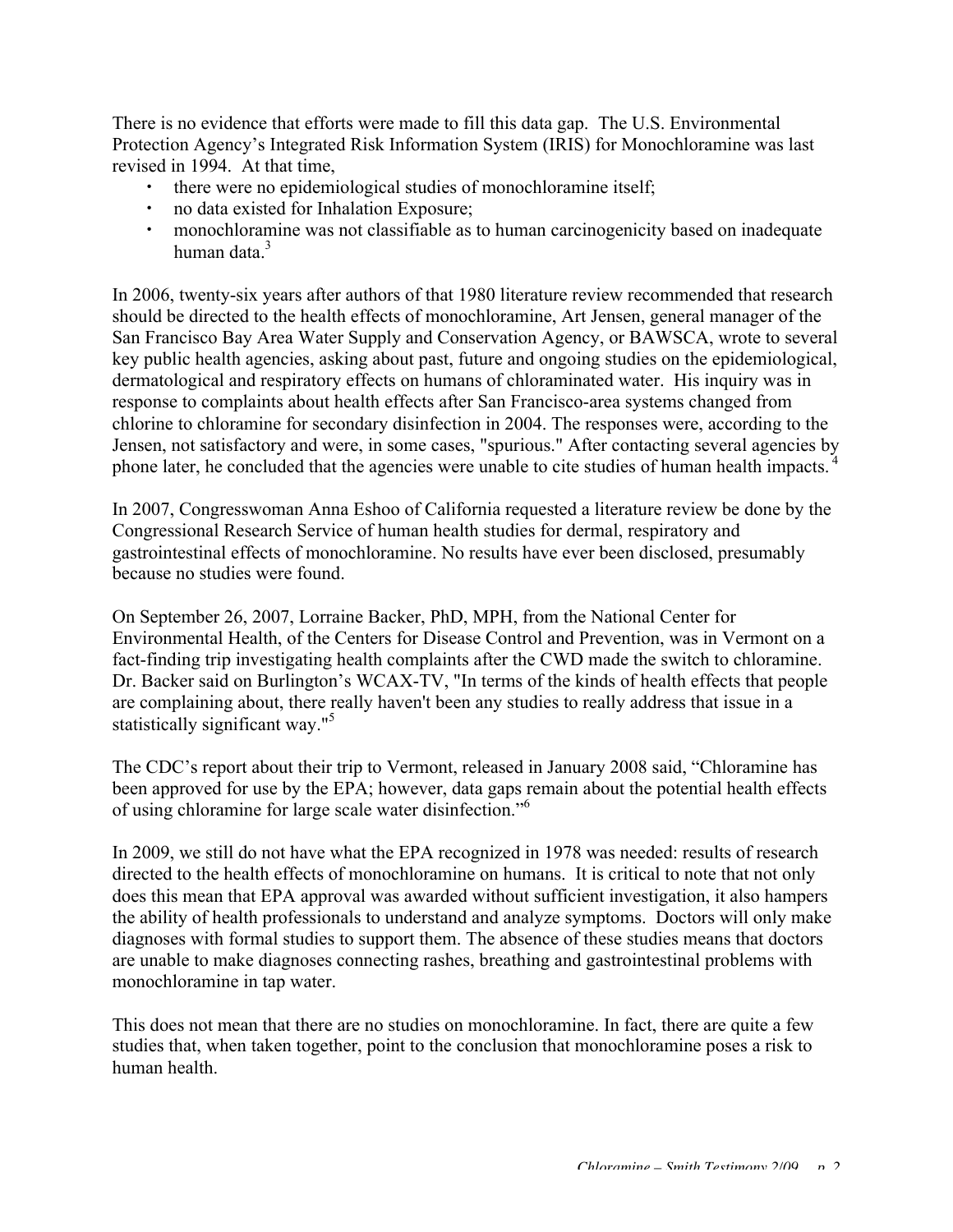The 1980 UMass literature review noted monochloramine's environmental and health effects: The results of…studies on aquatic life indicate the ability of monochloramine to interfere with energy metabolism and produce methemoglobinemia. Similar effects are seen under special conditions in humans exposed to monochloramine.

Eichelsdoerfer et al. (1975) reported that dermal exposure with chloramine (4 mg/L) was more irritating than free chlorine (20 mg/L) to the conjunctiva of rabbits.<sup>7</sup>

Subsequent scientific studies provide evidence that monochloramine is irritating to mucous membranes:

- A 1997 study shows that rats experienced severe hemorrhages in stomachs after drinking monochloramine, suggesting that monochloramine damages the gastric mucosa (Hidekazu Nishiwaki, Shinichi Kato and Koji Takeuchi, 1997).
- A 1999 study found that chloramines are very strong irritants, causing inflammation of subcutaneous tissue and mucous membranes when exposed to the skin of rats, and vomiting when ingested (Fantus, Bernard and Smith M.I., 1999).
- In a 2005 study, an intense inflammatory reaction occurred in rectums of rats when monochloramine was administered one time at concentrations below the EPA acceptable limit of 4 PPM for 24 hours. This suggests that prolonged or continual exposure to chloraminated water may contribute to increased inflammatory bowel disease (Ballester I, Gonzalez R, Nieto A, Zarzuelo A and de Medina FS, 2005).*<sup>8</sup>*

Evidence of chloramine's respiratory effects are identified in a 2006 study<sup>9</sup> by Belgian researchers, which says:

Hypochlorus acid and chloramines are known to be powerful membrane penetrating oxidants …These effects are induced by concentrations of hypochlorous acid and monochloramine as low as ... (.5 mg/L)

Note that these levels are approximately 1/4 of the dosage people in the CWD are being exposed to in their tap water.

These studies were not done on humans, but all showed health impacts similar or even identical to symptoms people in the CWD are experiencing. All of these studies can be found in routine searches of the available literature.

On Nov. 1, 2007, the DEC held a conference in Montpelier on disinfection and disinfection byproducts for water system operators. Toxicologist Dr. Richard Bull, one of the country's foremost experts in disinfection byproducts, told the audience:

What people in the water industry don't seem to recognize is chloramines are really much more potent respiratory irritants, and this again is not addressed in regulation…It's an issue that really should be followed up on.

Dr. Bull went on to describe a skin study he designed that had an unexpected result: …we had a specially designed exposure method. We were originally going to have the mice swimming in the water. And for 10 minutes. And we had to put a collar around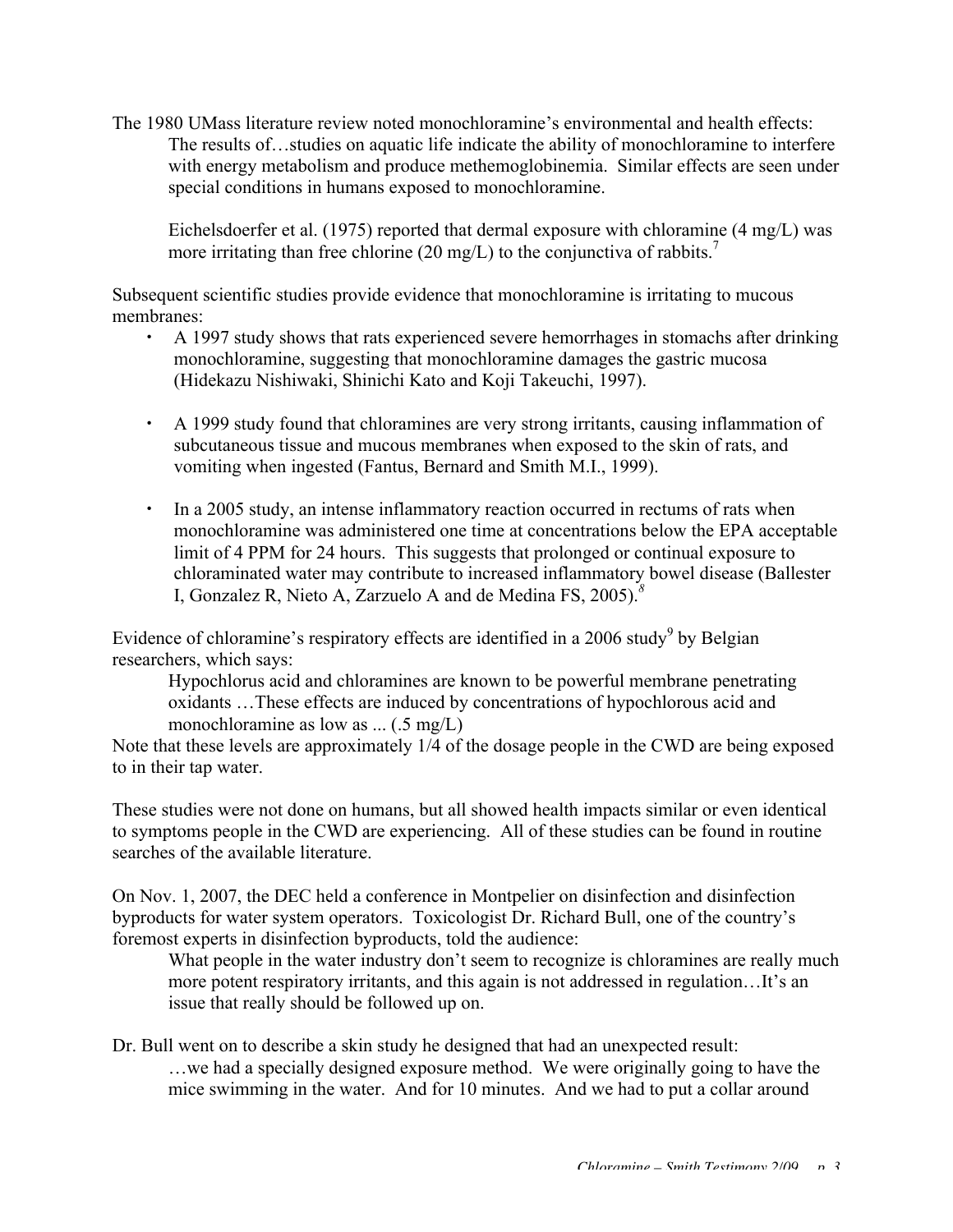them so their head was held way out of the water out of the beaker. They died of respiratory irritation, acute respiratory irritation if they were either exposed to chlorine dioxide or chloramine. Chlorine had no problem... So there are respiratory irritants and there's some possibility that off-gassing in the shower and so forth might create a problem if the chloramine speciation is not controlled. And chlorine dioxide could also be a bit of a problem but in neither case has anybody looked at trying to establish a threshold.

Other indirect but telling evidence can be found in workplace safety investigations. Indications that chloramine is a respiratory irritant is found in a study of poultry workers done by NIOSH published in 2007, who had repeatedly reported eye and upper respiratory irritation.<sup>10</sup> The reported symptoms are identical to those being experienced in the Champlain Water District.

Similar symptoms were associated with chloramines in a recently released study of workers at an indoor water park in Ohio, who reported respiratory symptoms, cough, wheezing, shortness of breath, eye and nose irritation, and skin rashes. $<sup>11</sup>$ </sup>

We do know the difference between trichloramine and monochloramine, and we are not confusing the issue by referring to studies about poultry workers and water park employees. The point of referencing those situations is to note that the types of symptoms being experienced by people who are exposed to combined chlorine and ammonia are identical to those experienced by chloraminated water users.

The health effects being reported in the Champlain Water District are consistent with monochloramine's action as an irritant of mucous membranes. The symptoms people are reporting, including burning eyes, skin rashes, respiratory problems, and gastrointestinal inflammation are, in fact, what should be expected, based on scientific studies of monochloramine in currently available literature. These studies support the conclusion that something has gone terribly wrong with this drinking water chemistry experiment.

Beyond the indirect studies available regarding health impacts, there are many other reasons to be very concerned about the use of monochloramine in drinking water.

- Monochloramine was found to increase DNA aberration.<sup>12</sup>
- Monochloramine's disinfection byproducts, which are not regulated except those that are in common with chlorine's DBPs, are being found to be more toxic than those of chlorine's. $^{13}$ ,<sup>14</sup> [reference to Plewa]
- Monochloramine can speciate to di-chloramine and tri-chloramine depending on pH, temperature, and aerosolization in people's homes.
- The use of chloramine in Washington DC and other cities has resulted in dangerously high lead levels in drinking water.<sup>15</sup>
- Because it is corrosive, chloramine has been found to degrade plumbing infrastructure, including rubber fittings in toilets.
- Build-up of nitrogen-containing compounds can occur at the ends of long lines in chloraminated systems.
- Chloramine is known to be an inferior disinfectant. According to the World Health Organization, "monochloramine is about 2000 and 100,000 times less effective than free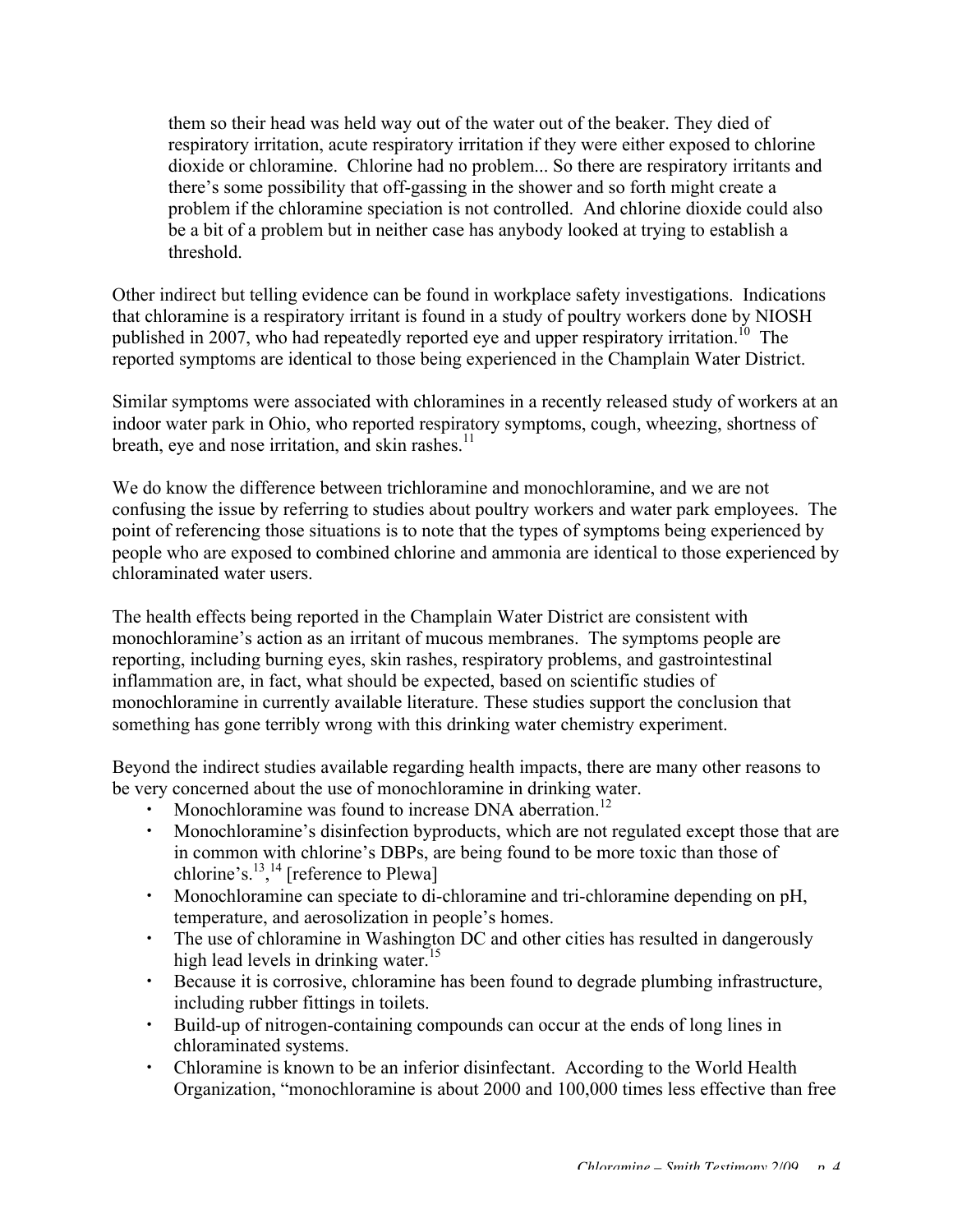chlorine for the inactivation of E. coli and rotaviruses, respectively."<sup>16</sup>

 Chloramine requires the use of zinc orthophosphate to inhibit corrosion, adding to Lake Champlain's phosphorus loading.

Additional concerns that have so far not been discussed in testimony are environmental impacts. In the environment, chloramine is toxic to fish, frogs and invertebrates.

In Vancouver, British Columbia, two fish kills in a chloramination test area, where thousands of fish and frogs were killed from one water main break in the early 1990's, (Nikl and Nikl 1992) resulted in a re-evaluation of the use of chloramine by the City's water district, as well as the overall water treatment strategy for the region (Ferguson and Neden 1992). Vancouver decided in 1994 not to use chloramine because of its greater risk to the environment (Ferguson and Neden 1994). $^{17}$ 

In 1999, Health Canada assessed chloramine's toxicity to the environment and found: Based on the available data, it is concluded that inorganic chloramines are entering the environment in a quantity or concentration or under conditions that have or may have an immediate or long-term harmful effect on the environment or its biological diversity. …Therefore, inorganic chloramines are considered to be "toxic" as defined in Section 64 of the *Canadian Environmental Protection Act*, 1999 (CEPA 1999) <sup>18</sup>

In 2002, two professors of biological sciences at Simon Fraser University in Canada evaluated chloramine's toxicity for Environment Canada. They found that "the use of chloramine is an unacceptable tradeoff in B.C., where sensitive and biologically productive waterways abound." They were the first to investigate how the combination of chloramine concentration and exposure time affects toxin-sensitive freshwater organisms. Their data prove that low chloramine concentrations, even ones well below those used for disinfecting water, kill sensitive species when exposure lasts longer than several hours or days (as associated with continuous effluent release or water main breaks).

Evidence of fish kills from water main breaks in the US is growing:

- July 2006 Berkeley, California, "Water-main breaks proving deadly to fish," "…Chloramine is worse for fish because it lasts longer in the environment…." Workers became concerned about chloramine after a series of East Bay Municipal Utility District water-main breaks sent hundreds of thousands of gallons of chloraminated water into three creeks, killing fish on at least two occasions in Berkeley
- October 2007 -- Water toxic to fish West Marin Citizen, California
- April 2008 -- Water spill kills McLean fish Fairfax, Virginia A broken Falls Church City water main is believed to have killed virtually the entire fish population in several miles of the Pimmit Run stream where it runs through McLean. "It killed practically everything. At least 90 percent of the fish are dead," said Ed Pickens, of Fairfax Trails and Streams….The water contained chloramine, a standard disinfectant for municipal drinking water. Chloramine is added to water to kill bacteria, but it is also toxic to fish.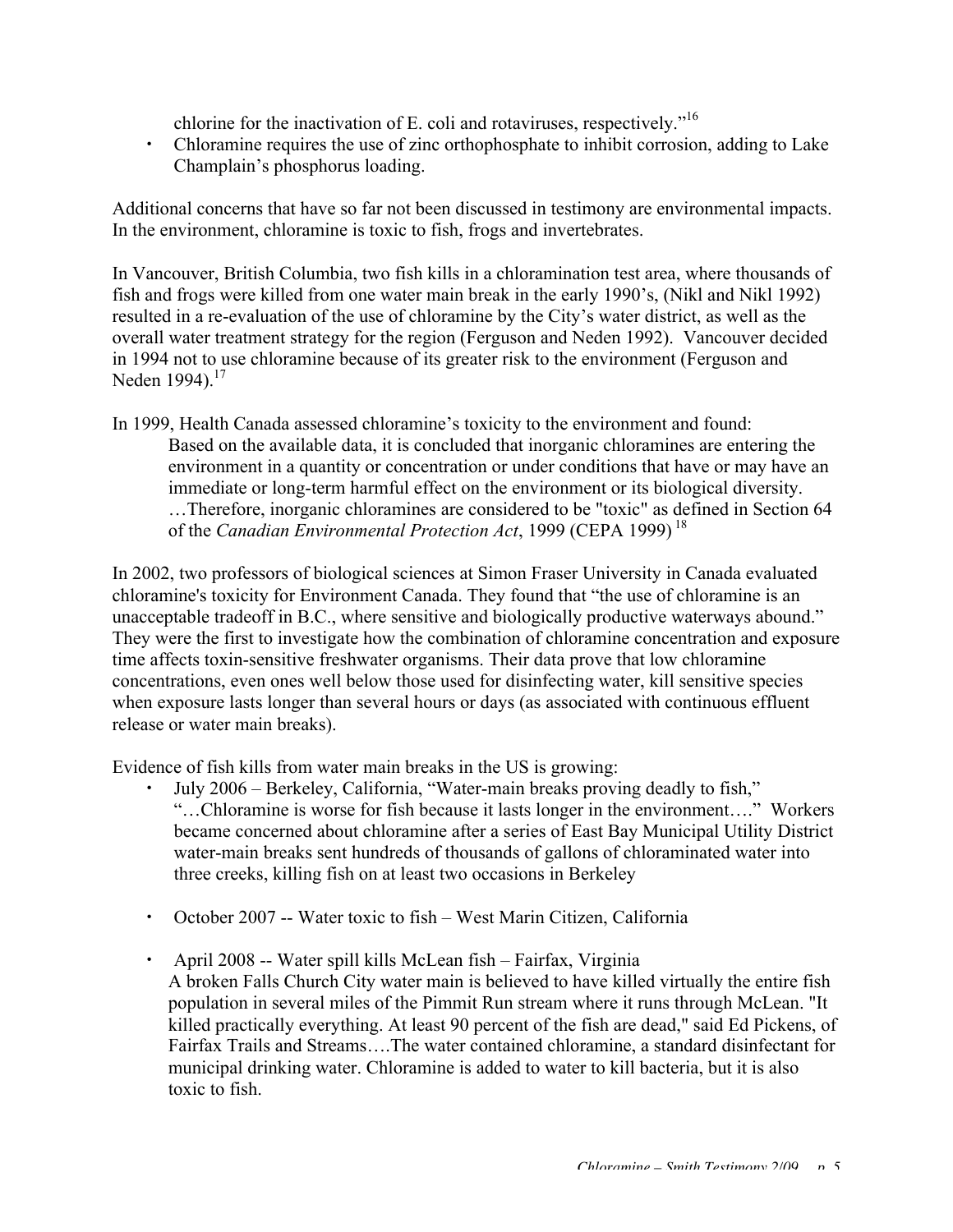Last week we heard the Champlain Water District point to Portland, Maine as a place that has used chloramine for a long time with no problems. But Portland's 2008 Water Quality Report<sup>19</sup> (Chloramine 1.88 ppm) indicates that in 2007 the district repaired 189 leaks on water mains and fire hydrants. That means a lot of chloraminated water could have entered the environment.

Unfortunately, the United States has not taken precautions similar to those taken by Canada to protect aquatic life from chloramine's effects.

Finally, I would like to respond to some of the statements made in last week's hearings:

You asked if the CWD is aware of similar health problems associated with chloraminated water in other states. We have heard health complaints identical to those we have heard from people in the CWD from people in chloraminated water districts in Massachusetts, New Hampshire, New York, South Carolina, Oklahoma, Colorado, California, Florida and numerous other states. Thousands of people are looking for solutions to the realization that their tap water is making them sick.

The most disturbing statement that we hear repeated by state regulators and the Champlain Water District is about the health effects of chlorinated water. We recognize that chlorine is a toxic substance. However, we believe it is important to be accurate about the current status of the science.

In particular, we heard Commissioner Pelosi and Jim Fay of the CWD refer to reproductive health issues and potential liability issues associated with acute short-term risks. The implication is that if the CWD returns to using chlorine as a secondary disinfectant, there will be an immediate risk of an increase in birth defects.

A definitive study by researchers at the University of North Carolina in 2008 made it clear that there is no connection between chlorination disinfection byproducts and fetal growth.<sup>20</sup> A study from 2005 "found that women with higher exposure to trihalomethanes through drinking water had no greater risk of pregnancy loss than other women."<sup>21</sup> Dr. Bull told the Vermont conference in 2007 that the science surrounding reproductive health has not really been that consistent. In fact, the scientific evidence is clear that the studies used by the EPA to support their claim of a connection between chlorine DBPs and reproductive health are of questionable value, at best. Current science does not support the CWD's or DEC's exaggerated warnings of the potential impacts of changing back to chlorine.

We heard Mike Barsotti of the CWD say that chloramine is easy to remove with Vitamin C, and at low cost. We have seen no scientific documents to support this claim. Consumers in Vermont, New York and California who have purchased and installed Vitamin C filters report poor to no results compared to manufacturer's claims. Some people find the filters work for a few days, weeks, or months, or not at all, but do not last 6 months as advertised. People figure out their filters are no longer working when they get sick again. Vitamin C filters are not a solution. Nor is shaking Ascorbic Acid in drinking, cooking and bath water.

Chloramine permeates the CWD's service area. It is not realistic to expect people to avoid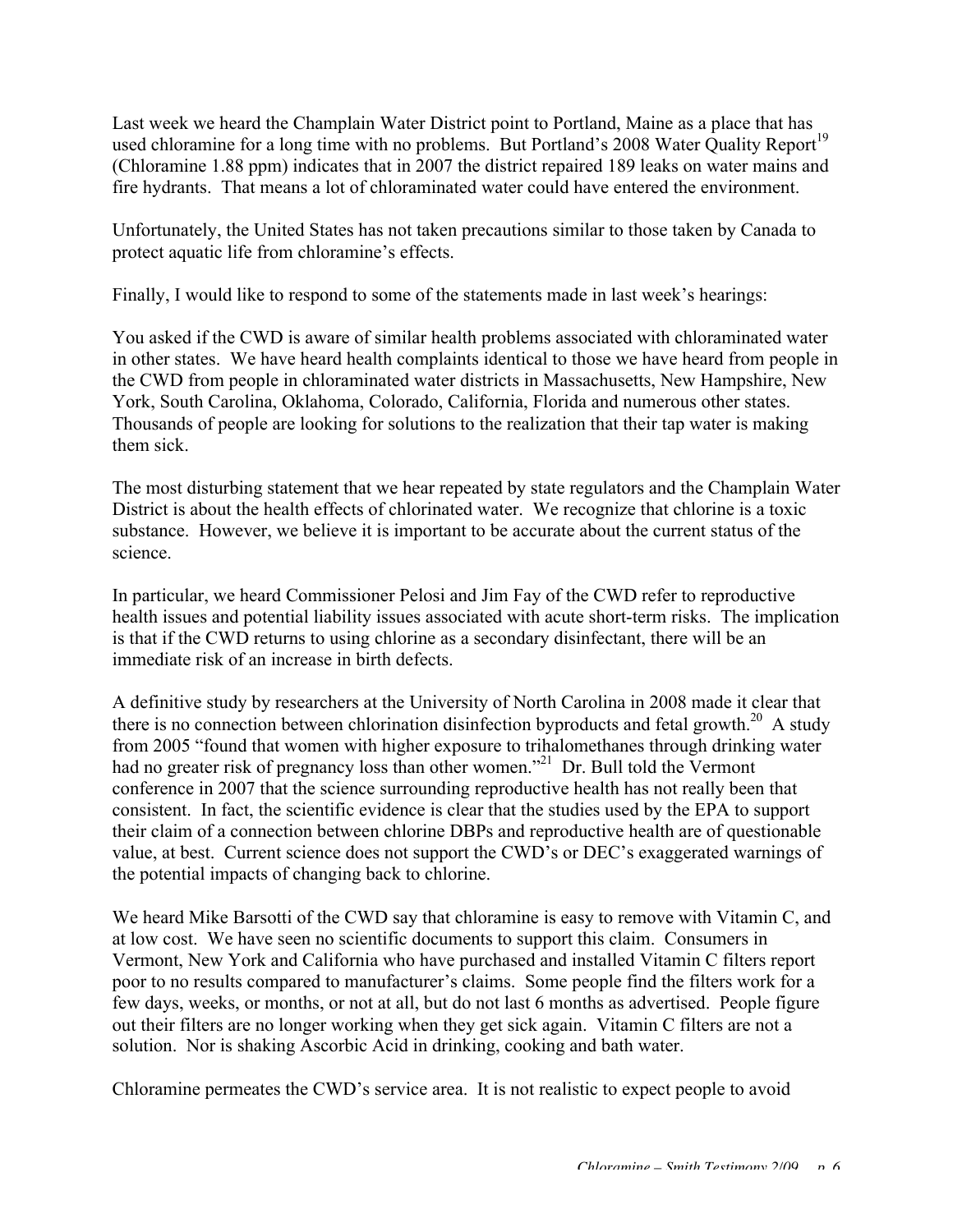exposure to CWD water if they find they must avoid the community's tap water in order to maintain their health. We have heard similar reports about the inadequacies and expense of whole house filters. Advising consumers to invest in their own filtration systems amounts to an enormous cost-shifting, and is a social justice issue because only people who have sufficient resources can afford to buy health protection, inadequate though it may be.

We note that the National Sanitation Foundation (NSF) certifies water filtration devices, but only certifies for taste and odor control, not for health protection. NSF does not certify any filters for 100% chloramine removal.

In contrast, chlorine can be cheaply and easily filtered out from drinking water, and consumers are used to using Brita and PUR filters. Inexpensive carbon shower filters are readily available for chlorine filtration. There is no question we could do more to educate the public about how to protect themselves from the potential risks of chlorinated water, and at a societal cost much lower than what we see happening with the use of monochloramine.

We recognize that water system operators are facing significant regulatory challenges. But the fact remains that many options exist to meet the Stage 2 rule without using chloramine. In our contact with water system operations around the country, we have confirmed that as of this month chloramine is not used at all in at least eight states in the U.S. Chloramine is not used in CT, RI, DE, UT, MN, ID, TN or WV.

In our attempts to collaborate with the CWD and state regulators, we have repeatedly requested information about alternatives and encouraged the CWD to engage in an investigation of engineering solutions to meet the Stage 2 rule without using chloramine. The CWD's response to each and every one of our suggestions has been "no," and they point to their 20 year master plan which we note is 7 years old and contains out of date statements such as "Ultraviolet (UV) light is not an accepted method of treating drinking water." Engineers I have consulted assure me that it is not difficult to engineer the CWD's system to meet current and future EPA regulations without using chloramine – if only they wanted to investigate those options.

Dr. Schwarz said that from the VDH's perspective, there is enough science to assure the public that chloramine is safe and the case is closed – the problem is that people are not reassured by the evidence. If there is scientific, peer-reviewed evidence that chloramine is safe for use in tap water, I have not seen it. The fact that chloramine has been used in drinking water for decades does not prove it is safe. If monochloramine was proposed for use in drinking water today as a new substance, would it be approved? I think not – at least not without substantial new investigation and research.

Water system operators and state regulators are putting compliance with well-intentioned but misguided regulations ahead of public health and environmental protection, and even ahead of science itself. Please protect Vermonters by passing H.80.